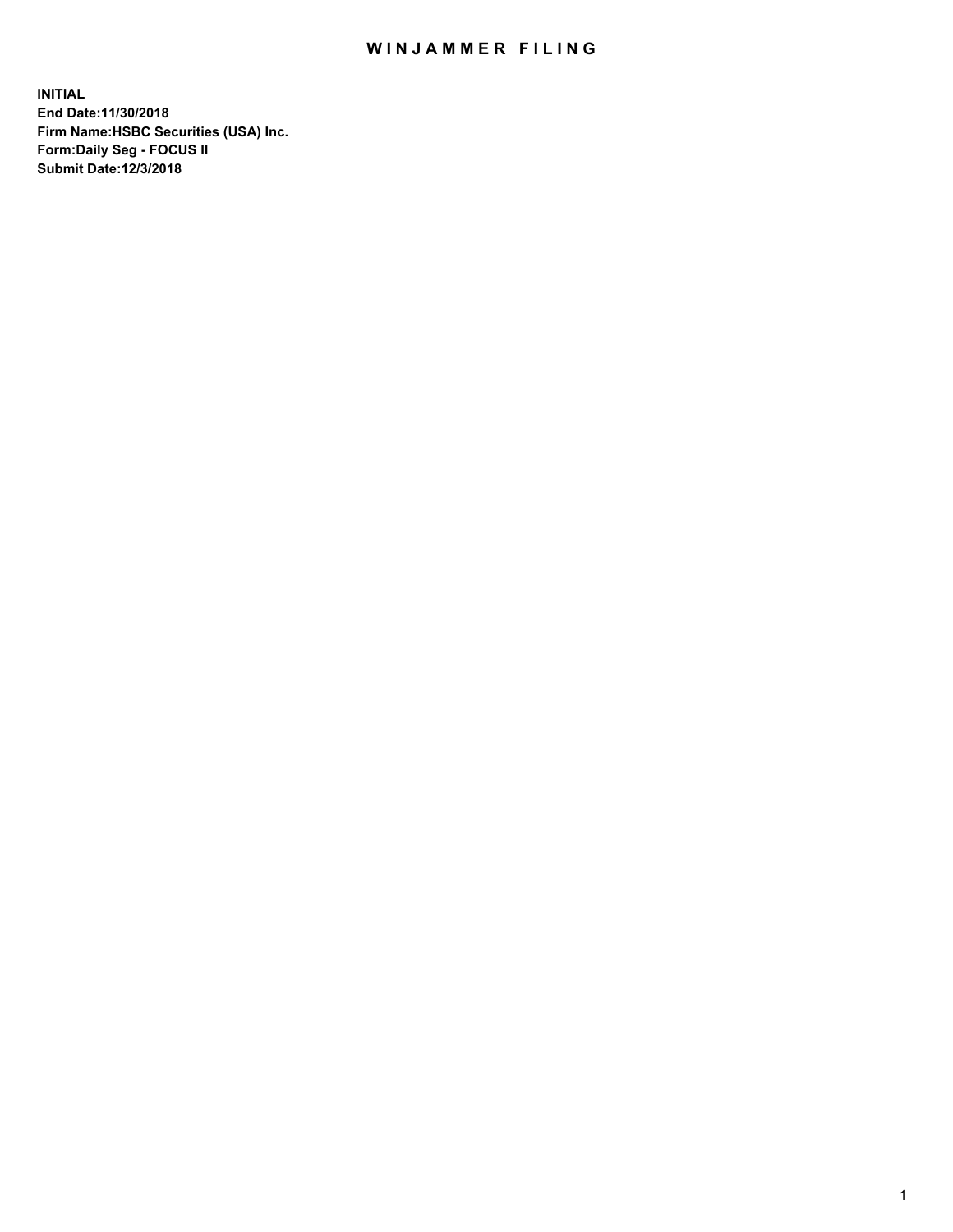**INITIAL End Date:11/30/2018 Firm Name:HSBC Securities (USA) Inc. Form:Daily Seg - FOCUS II Submit Date:12/3/2018 Daily Segregation - Cover Page**

| Name of Company                                                                                                                                                                                                                                                                                                                | <b>HSBC Securities (USA) Inc.</b>                          |
|--------------------------------------------------------------------------------------------------------------------------------------------------------------------------------------------------------------------------------------------------------------------------------------------------------------------------------|------------------------------------------------------------|
| <b>Contact Name</b>                                                                                                                                                                                                                                                                                                            | <b>Michael Vacca</b>                                       |
| <b>Contact Phone Number</b>                                                                                                                                                                                                                                                                                                    | 212-525-7951                                               |
| <b>Contact Email Address</b>                                                                                                                                                                                                                                                                                                   | michael.vacca@us.hsbc.com                                  |
| FCM's Customer Segregated Funds Residual Interest Target (choose one):<br>a. Minimum dollar amount: ; or<br>b. Minimum percentage of customer segregated funds required:% ; or<br>c. Dollar amount range between: and; or<br>d. Percentage range of customer segregated funds required between:% and%.                         | 109,000,000<br>₫<br>0 <sub>0</sub><br>0 <sub>0</sub>       |
| FCM's Customer Secured Amount Funds Residual Interest Target (choose one):<br>a. Minimum dollar amount: ; or<br>b. Minimum percentage of customer secured funds required:% ; or<br>c. Dollar amount range between: and; or<br>d. Percentage range of customer secured funds required between: % and %.                         | 25,000,000<br><u>0</u><br>0 <sub>0</sub><br>0 <sub>0</sub> |
| FCM's Cleared Swaps Customer Collateral Residual Interest Target (choose one):<br>a. Minimum dollar amount: ; or<br>b. Minimum percentage of cleared swaps customer collateral required:% ; or<br>c. Dollar amount range between: and; or<br>d. Percentage range of cleared swaps customer collateral required between:% and%. | 100,000,000<br><u>0</u><br><u>00</u><br>00                 |

Attach supporting documents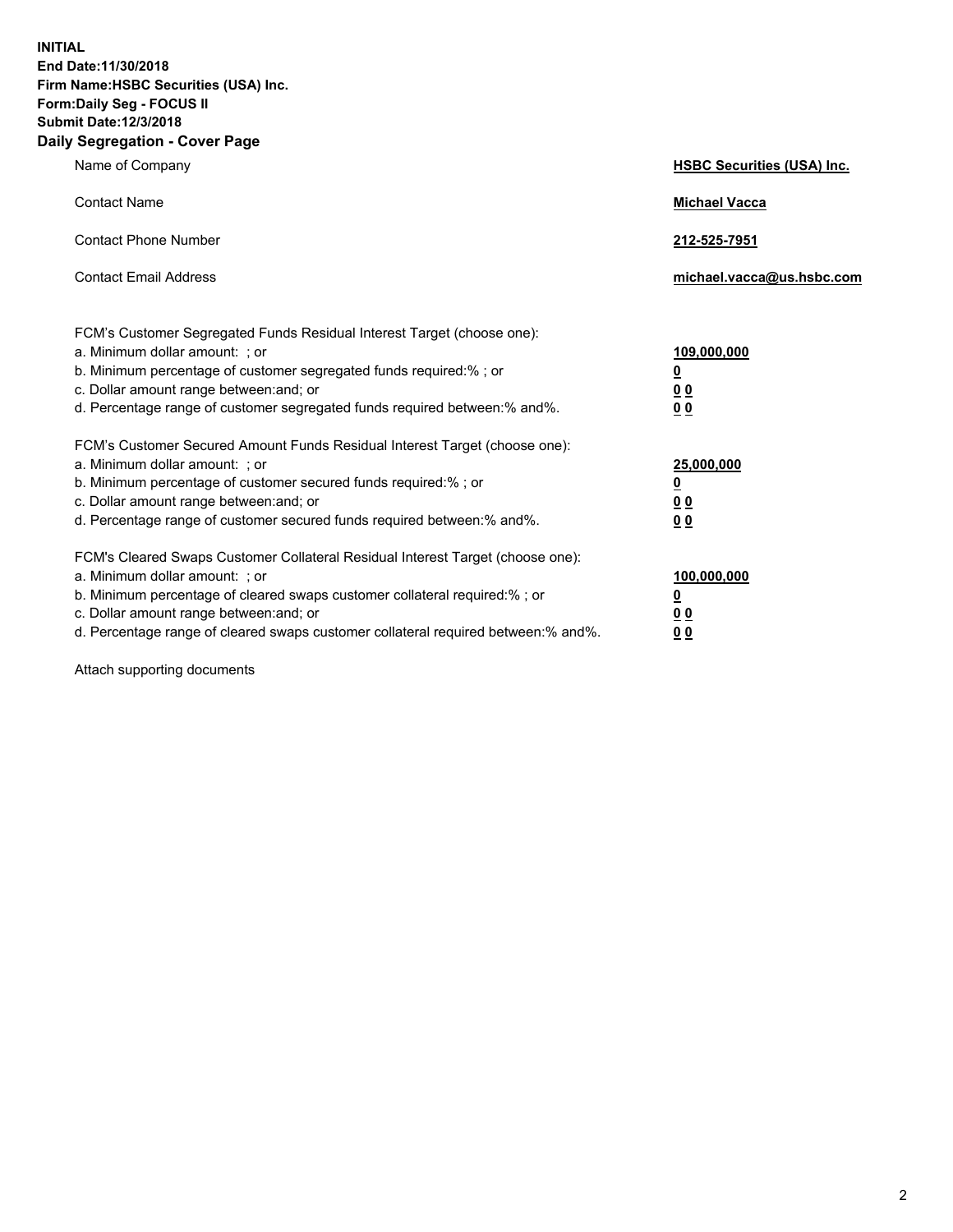**INITIAL End Date:11/30/2018 Firm Name:HSBC Securities (USA) Inc. Form:Daily Seg - FOCUS II Submit Date:12/3/2018 Daily Segregation - Secured Amounts** Foreign Futures and Foreign Options Secured Amounts Amount required to be set aside pursuant to law, rule or regulation of a foreign government or a rule of a self-regulatory organization authorized thereunder **0** [7305] 1. Net ledger balance - Foreign Futures and Foreign Option Trading - All Customers A. Cash **12,525,812** [7315] B. Securities (at market) **55,828,009** [7317] 2. Net unrealized profit (loss) in open futures contracts traded on a foreign board of trade **42,374,692** [7325] 3. Exchange traded options a. Market value of open option contracts purchased on a foreign board of trade **0** [7335] b. Market value of open contracts granted (sold) on a foreign board of trade **0** [7337] 4. Net equity (deficit) (add lines 1. 2. and 3.) **110,728,513** [7345] 5. Account liquidating to a deficit and account with a debit balances - gross amount **443,719** [7351] Less: amount offset by customer owned securities **-443,719** [7352] **0** [7354] 6. Amount required to be set aside as the secured amount - Net Liquidating Equity Method (add lines 4 and 5) **110,728,513** [7355] 7. Greater of amount required to be set aside pursuant to foreign jurisdiction (above) or line 6. **110,728,513** [7360] FUNDS DEPOSITED IN SEPARATE REGULATION 30.7 ACCOUNTS 1. Cash in banks A. Banks located in the United States **28,835,784** [7500] B. Other banks qualified under Regulation 30.7 **0** [7520] **28,835,784** [7530] 2. Securities A. In safekeeping with banks located in the United States **15,240,693** [7540] B. In safekeeping with other banks qualified under Regulation 30.7 **29,731,895** [7560] **44,972,588** [7570] 3. Equities with registered futures commission merchants A. Cash **0** [7580] B. Securities **0** [7590] C. Unrealized gain (loss) on open futures contracts **0** [7600] D. Value of long option contracts **0** [7610] E. Value of short option contracts **0** [7615] **0** [7620] 4. Amounts held by clearing organizations of foreign boards of trade A. Cash **0** [7640] B. Securities **0** [7650] C. Amount due to (from) clearing organization - daily variation **0** [7660] D. Value of long option contracts **0** [7670] E. Value of short option contracts **0** [7675] **0** [7680] 5. Amounts held by members of foreign boards of trade A. Cash **-11,316,459** [7700] B. Securities **40,587,317** [7710] C. Unrealized gain (loss) on open futures contracts **42,374,692** [7720] D. Value of long option contracts **0** [7730] E. Value of short option contracts **0** [7735] **71,645,550** [7740] 6. Amounts with other depositories designated by a foreign board of trade **0** [7760] 7. Segregated funds on hand **0** [7765] 8. Total funds in separate section 30.7 accounts **145,453,922** [7770] 9. Excess (deficiency) Set Aside for Secured Amount (subtract line 7 Secured Statement Page 1 from Line 8) **34,725,409** [7380] 10. Management Target Amount for Excess funds in separate section 30.7 accounts **25,000,000** [7780]

11. Excess (deficiency) funds in separate 30.7 accounts over (under) Management Target **9,725,409** [7785]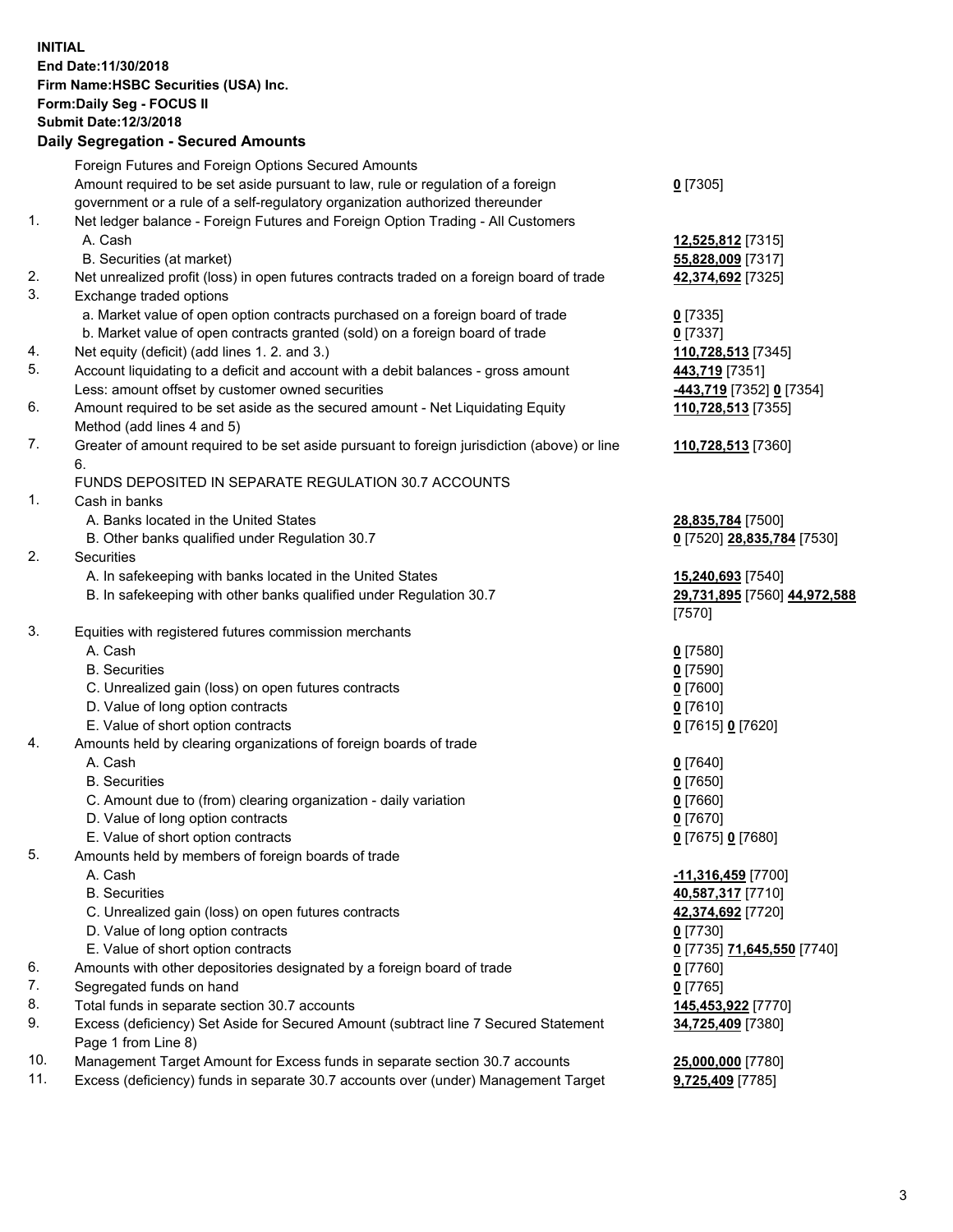|     | <b>INITIAL</b>                                                                                 |                              |
|-----|------------------------------------------------------------------------------------------------|------------------------------|
|     | End Date:11/30/2018                                                                            |                              |
|     | Firm Name: HSBC Securities (USA) Inc.                                                          |                              |
|     | <b>Form:Daily Seg - FOCUS II</b>                                                               |                              |
|     | <b>Submit Date: 12/3/2018</b>                                                                  |                              |
|     | Daily Segregation - Segregation Statement                                                      |                              |
|     |                                                                                                |                              |
|     | SEGREGATION REQUIREMENTS (Section 4d(2) of the CEAct)                                          |                              |
| 1.  | Net ledger balance                                                                             |                              |
|     | A. Cash                                                                                        | <u>131,834,672</u> [7010]    |
|     | B. Securities (at market)                                                                      | <u>1,809,633,314</u> [7020]  |
| 2.  | Net unrealized profit (loss) in open futures contracts traded on a contract market             | 192,400,212 [7030]           |
| 3.  | Exchange traded options                                                                        |                              |
|     | A. Add market value of open option contracts purchased on a contract market                    | 308,844,377 [7032]           |
|     | B. Deduct market value of open option contracts granted (sold) on a contract market            | <u>-83,539,773</u> [7033]    |
| 4.  | Net equity (deficit) (add lines 1, 2 and 3)                                                    | <u>2,359,172,802</u> [7040]  |
| 5.  | Accounts liquidating to a deficit and accounts with                                            |                              |
|     | debit balances - gross amount                                                                  | <u>169,981,617</u> [7045]    |
|     | Less: amount offset by customer securities                                                     | -169,981,617 [7047] 0 [7050] |
| 6.  | Amount required to be segregated (add lines 4 and 5)                                           | 2,359,172,802 [7060]         |
|     | <b>FUNDS IN SEGREGATED ACCOUNTS</b>                                                            |                              |
| 7.  | Deposited in segregated funds bank accounts                                                    |                              |
|     | A. Cash                                                                                        | 186,390,003 [7070]           |
|     | B. Securities representing investments of customers' funds (at market)                         | 49,999,941 [7080]            |
|     | C. Securities held for particular customers or option customers in lieu of cash (at<br>market) | 525,782,208 [7090]           |
| 8.  | Margins on deposit with derivatives clearing organizations of contract markets                 |                              |
|     | A. Cash                                                                                        | 20,533,784 [7100]            |
|     | B. Securities representing investments of customers' funds (at market)                         | 308,204,123 [7110]           |
|     | C. Securities held for particular customers or option customers in lieu of cash (at            | <u>1,282,230,296</u> [7120]  |
|     | market)                                                                                        |                              |
| 9.  | Net settlement from (to) derivatives clearing organizations of contract markets                | -133,550,982 [7130]          |
| 10. | Exchange traded options                                                                        |                              |
|     | A. Value of open long option contracts                                                         | 308,844,377 [7132]           |
|     | B. Value of open short option contracts                                                        | -83,539,773 [7133]           |
| 11. | Net equities with other FCMs                                                                   |                              |
|     | A. Net liquidating equity                                                                      | 20,073,697 [7140]            |
|     | B. Securities representing investments of customers' funds (at market)                         | $0$ [7160]                   |
|     | C. Securities held for particular customers or option customers in lieu of cash (at            | $0$ [7170]                   |
|     | market)                                                                                        |                              |
| 12. | Segregated funds on hand                                                                       | <u>1,620,810</u> [7150]      |
| 13. | Total amount in segregation (add lines 7 through 12)                                           | 2,486,588,484 [7180]         |
| 14. | Excess (deficiency) funds in segregation (subtract line 6 from line 13)                        | <u>127,415,682</u> [7190]    |
| 15. | Management Target Amount for Excess funds in segregation                                       | 109,000,000 [7194]           |
|     |                                                                                                |                              |

16. Excess (deficiency) funds in segregation over (under) Management Target Amount Excess

**18,415,682** [7198]